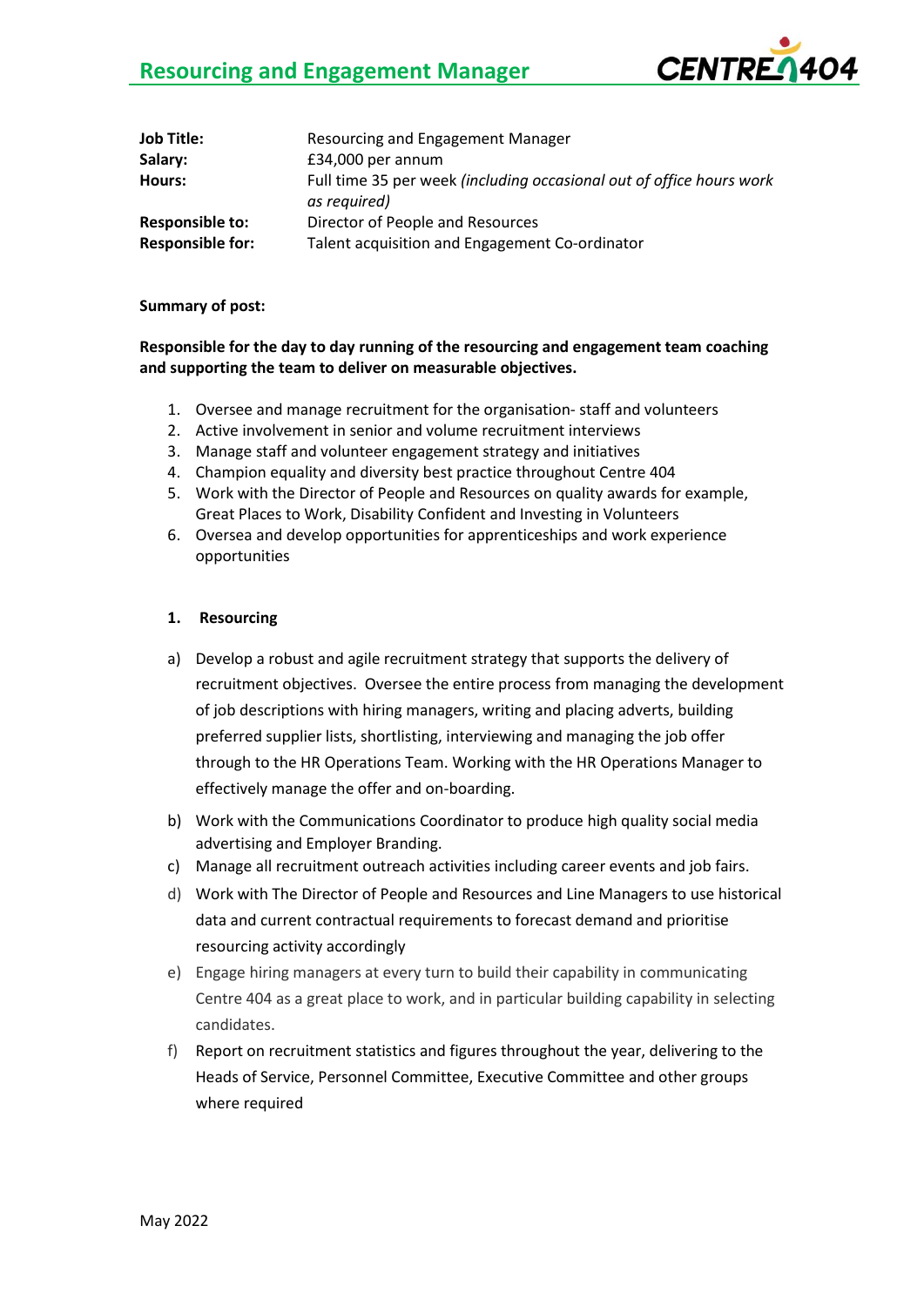

# **2. Engagement**

- a) Work closely with the Director of People and Resources to develop our engagement strategy
- b) Deliver successful, effective and inspiring training including induction, resourcing, engagement and Equality and Diversity
- c) Report on Equality and Diversity statistics and figures throughout the year, reporting to the Personnel Committee, Executive Committee and other groups where required
- d) Oversee implementation of our Equality and Diversity standards and commitment in all of our recruitment and HR processes and activities

# **3. Volunteering**

- a) Lead on the recruitment, engagement and retention of volunteers across the organisation by developing sustainable volunteering opportunities that support our strategy, culture and people plans, through the development of sound business cases, impact monitoring and evaluation
- b) Lead on the day to day development of the Employee Volunteering Programme and be the primary contact for the corporate sector
- c) Work with the Fundraising Coordinator to develop and nurture relationships with staff and volunteer fundraisers with the aim of maximising funds raised
- d) Develop volunteering opportunities and take positive action to recruit volunteers from diverse sections of society and develop specific programmes: - for example Young People/Duke of Edinburgh
- e) Develop and manage a framework to support the volunteer journey

# **Other key activities**

Including but not limited to the following: -

- Deputise for the Director of People and Resources in her absence or in busy periods for HR and people duties. Participate in developing a positive and productive working culture in the Central Service alongside the HR Operations Manager and Premises Manager
- Undertake any other reasonable duties as commensurate with the aims of the post and as requested by management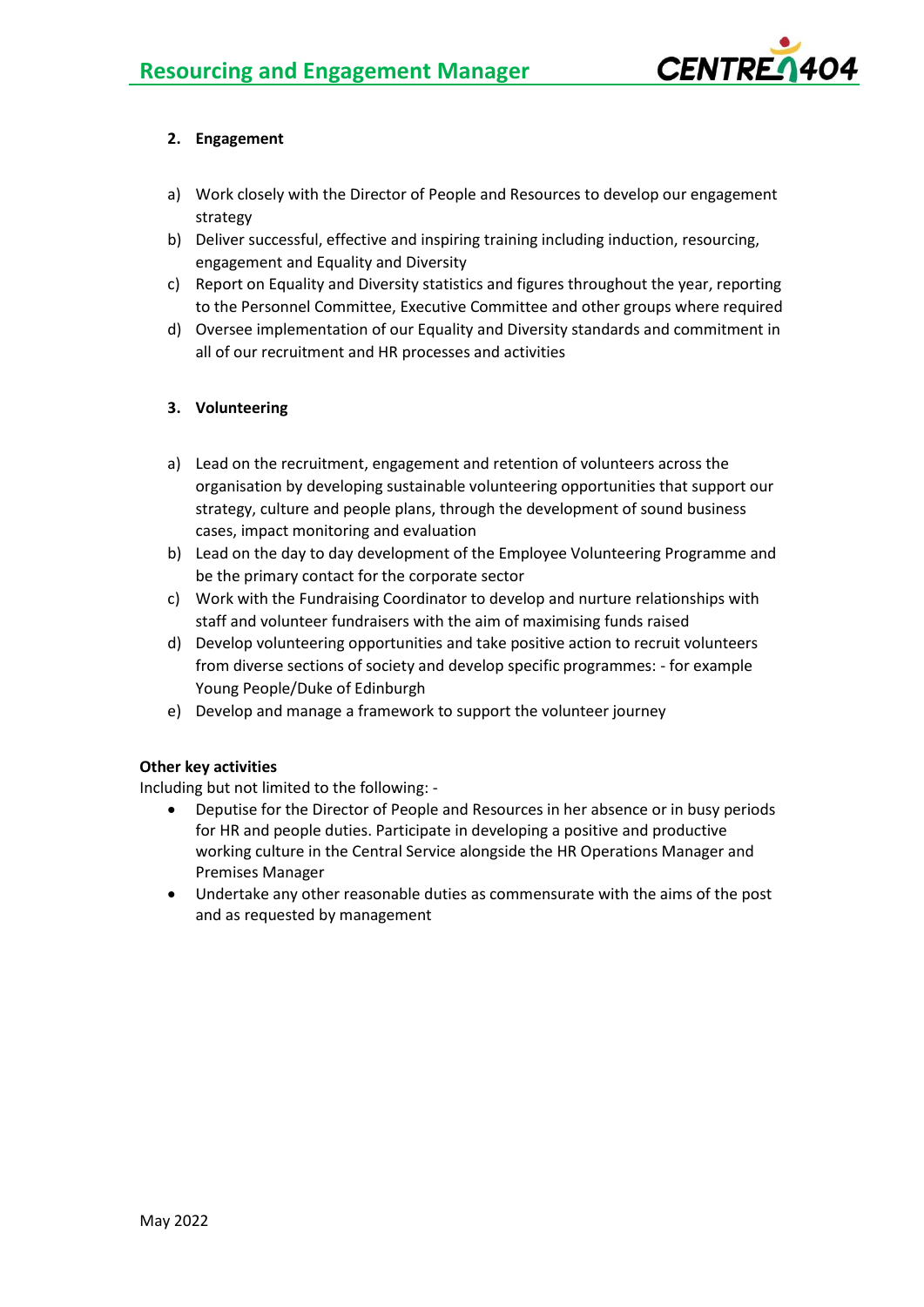# **Person Specification**

|                | (D) Desirable requirements<br>(E) Essential requirements                    |             |
|----------------|-----------------------------------------------------------------------------|-------------|
| Qualifications | MCIPD level 7 or gained similar/equivalent level of                         | Ε           |
|                | training and experience through other means                                 |             |
|                |                                                                             |             |
|                | Demonstrated commitment to continuing                                       | E           |
|                | professional development and a willingness to                               |             |
|                | further develop within the role                                             |             |
|                |                                                                             |             |
| Knowledge &    | Skilled at analysing recruitment trends and                                 | E           |
| Understanding  | challenges to form innovative recruitment plans                             |             |
|                | Good working knowledge and understanding of                                 | E           |
|                | recruitment processes, including safer recruitment                          |             |
|                | best practice and apprenticeships                                           |             |
|                |                                                                             |             |
|                | Insight into employment legislation                                         | E           |
|                | Understanding of voluntary sector and community-                            |             |
|                | based work and the issues facing people with a                              | D           |
|                | learning disability                                                         |             |
|                |                                                                             |             |
|                | Understanding of, and commitment to                                         | D           |
|                | safeguarding and promoting the welfare of<br>vulnerable children and adults |             |
|                |                                                                             |             |
|                | Good general working knowledge and                                          | $\mathsf E$ |
|                | understanding of data protection, with the ability                          |             |
|                | to take responsibility for reasonable compliance                            |             |
|                |                                                                             |             |
|                | Appreciation of the dynamics and responsibilities of                        | E           |
|                | line management, organisational change and                                  |             |
|                | structures, and the impact of this on employees                             |             |
|                |                                                                             |             |
| Experience     | At least 3 years' experience in an HR role or with                          | Ε           |
|                | extensive relevant responsibility in similar roles                          |             |
|                |                                                                             |             |
|                | At least 1 years' experience in line management                             | E           |
|                |                                                                             |             |
|                | Experience building positive, successful working                            | E           |
|                | relationships with external parties (recruitment                            |             |
|                | agencies, providers, etc.) with strong negotiation                          |             |
|                | and value for money approaches                                              |             |
|                |                                                                             |             |
|                | Experience of financial processes, making basic                             | D           |
|                | financial decisions and presenting costing exercises                        |             |
|                |                                                                             |             |
|                | Experience of advising senior managers on best                              | E           |
|                | practice and employment law advice                                          |             |
|                |                                                                             |             |